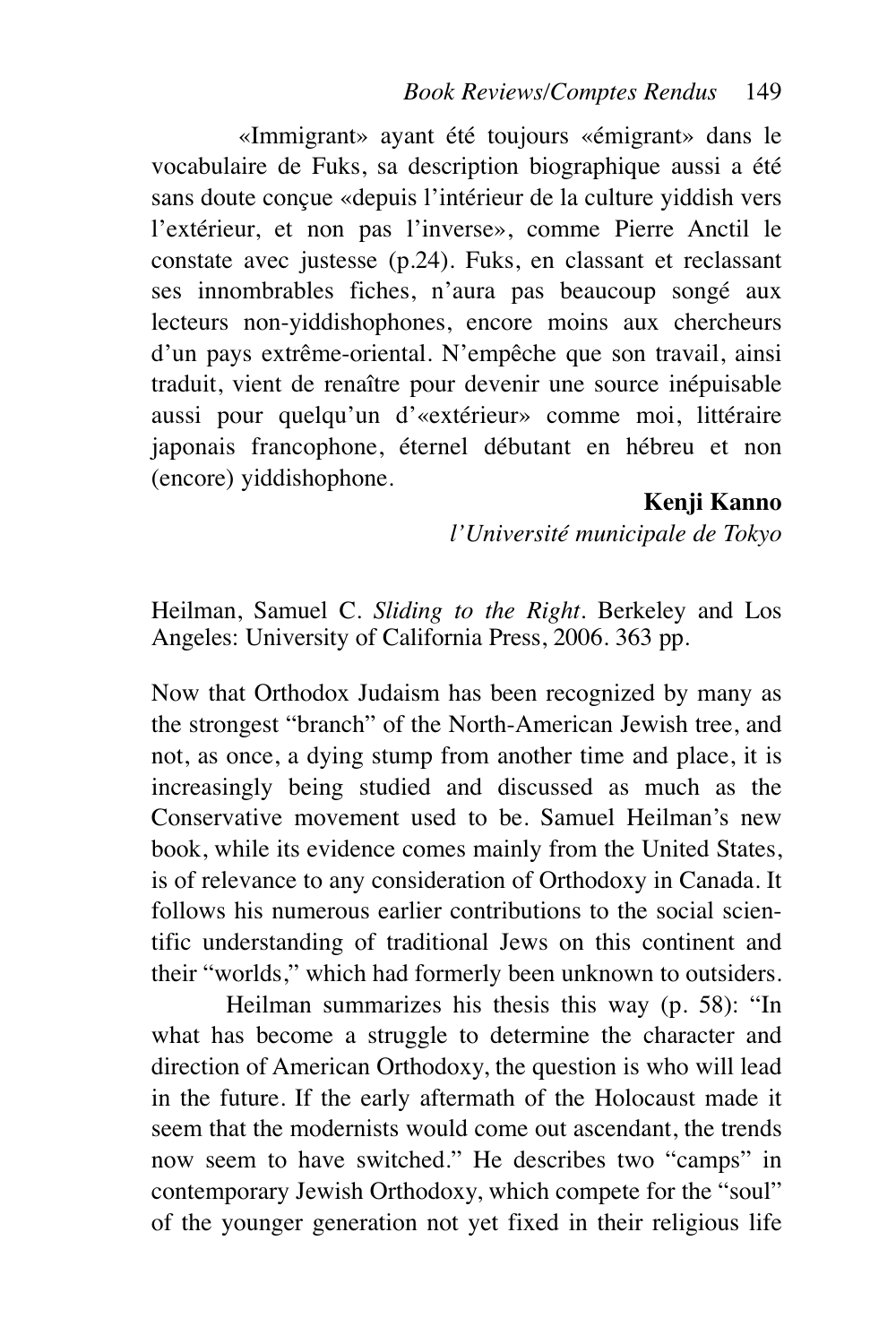## 150 *CJS/ÉJC*

style. Who are these rivals, and what does each claim to be the "correct" way?

One group (culture?) is "at home" in modem (or postmodem) America, accepting the blessings and duties of middle-class life as it is for most, but making sure that halacha (Jewish law) is maintained in their own lives and transmitted to their offspring. Other than head coverings, their clothing is standard-issue American, and their professions mostly require university study and scientific or professional credentials. Their children attend all-day Jewish schools, where both their Jewish and secular studies are taught with (nearly) equal seriousness. They have a (kosher) turkey dinner on Thanksgiving; they vote in elections and a few run for public office.

The other group is in permanent "strangerhood," geographically located in modem society but not integrated into it. It strives to preserve fully what it believes to be true "Yiddishkeit" (Jewishness) by rejecting TV, movies, university degrees, and much else that could threaten its way of life. The central institution of this group is the yeshiva, the Talmudic academy, which seeks to teach the culture of Jewish eastern Europe a century or two ago as the only legitimate model for living Jewishly today. Typically, males wear black suits and white shirts at all times. Families are large, but income is often limited. Yiddish is their language, and they usually speak English with a strong accent, although born in the United States or Canada. No turkey dinner here!

Heilman tells us that the "modem Orthodox" way dominated 50 or 60 years ago, but now has lost ground to "frummer" (more traditional) people and institutions. Black is the only acceptable colour for men's hats and other garb, while more and more young Jews stay in yeshiva in Israel or in North America for long years and do not obtain post-secondary training. Affluent grandparents help out economically, and their support is welcome. Anything remotely connected with American culture and values is avoided, and the ideal life is that of yeshiva faculty. Doctors and lawyers are not the occupational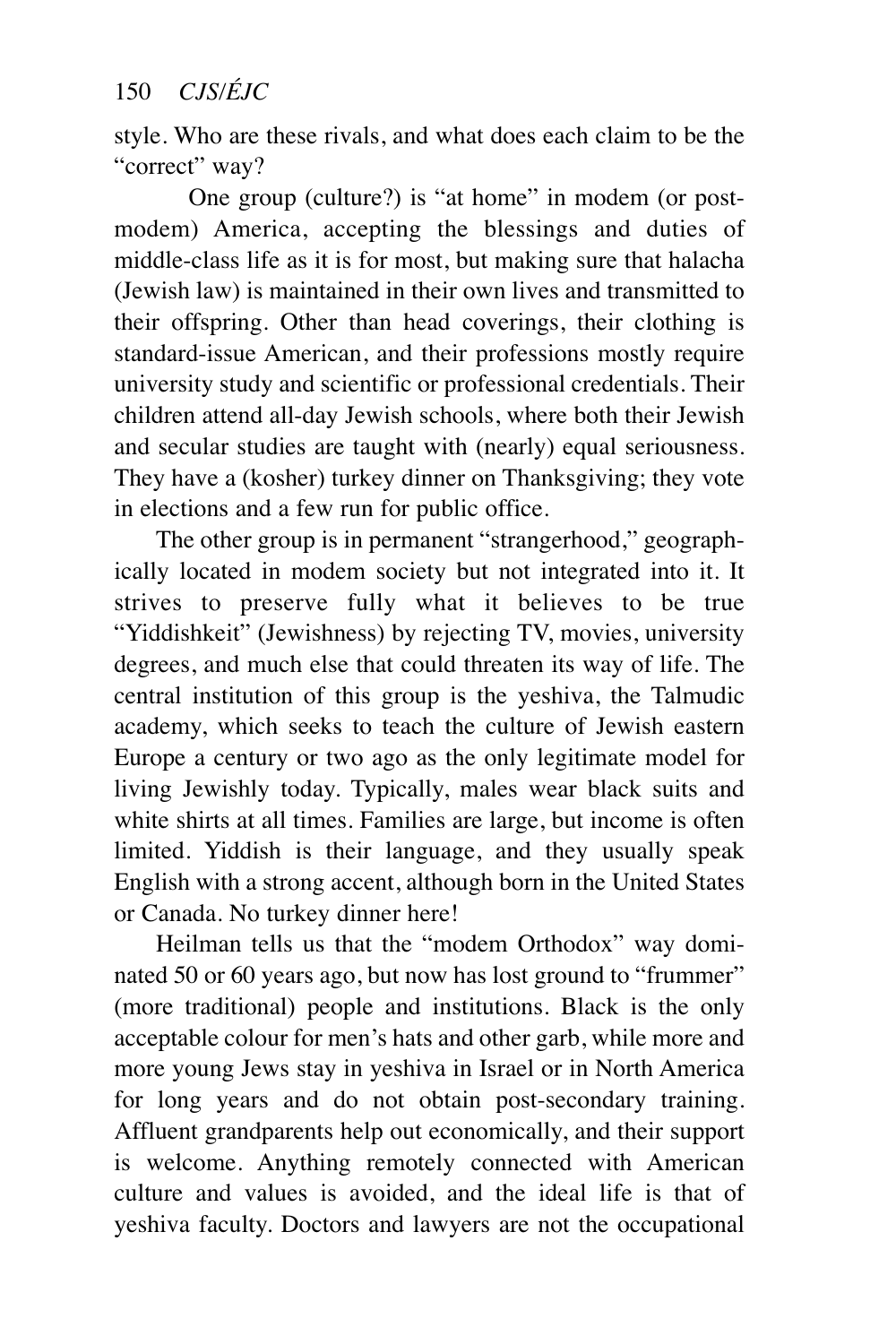goal, because those paths require extensive secular education.

What has happened between the post-war, "Baby-Boom" era and the last years of the past century to cause such a major shift in the perspective of Orthodox Jews? Heilman's explanations can be summarized under these 4 headings:

- (a) Synagogue and teaching rabbis used to be "*Torah im Derech Eretz*" men, who believed in a "synthesis" between Torah and modern knowledge. Their successors, however, were schooled at Torah-only institutions, such as the Lakewood, New Jersey yeshiva; they did not attend university, nor did they want their students to do so (pp. 34-43).
- (b) In yeshivot, more young, Orthodox males and sometimes females (in separate institutions) have been continuing their Talmud studies through and beyond high school. There these young people have been intensively exposed to the attitudes of Americanand Israeli-trained faculty, who increasingly propound the *charedi* or Torah-only perspective. "Modern Orthodox" youth become doctors and lawyers, not yeshiva scholars (pp. 101-08).
- (c) American culture has changed greatly during the past generation. In the early postwar years, mainstream values and norms in the United States and Canada were quite close to traditional Torah values and norms. During the 1970s and after, however, "conventional" morality was jettisoned by many in academia and the middle class as rigid, homophobic, misogynist, and obsolete. The gap between Orthodox Jews and others in the larger society widened, and synthesizing traditional and contemporary culture became more difficult. Orthodox Jews now sought moral stability in their own community and not in the host society (pp. 47-57).
- (d) Non-Orthodox Jewish denominations followed American trends to a considerable degree and pulled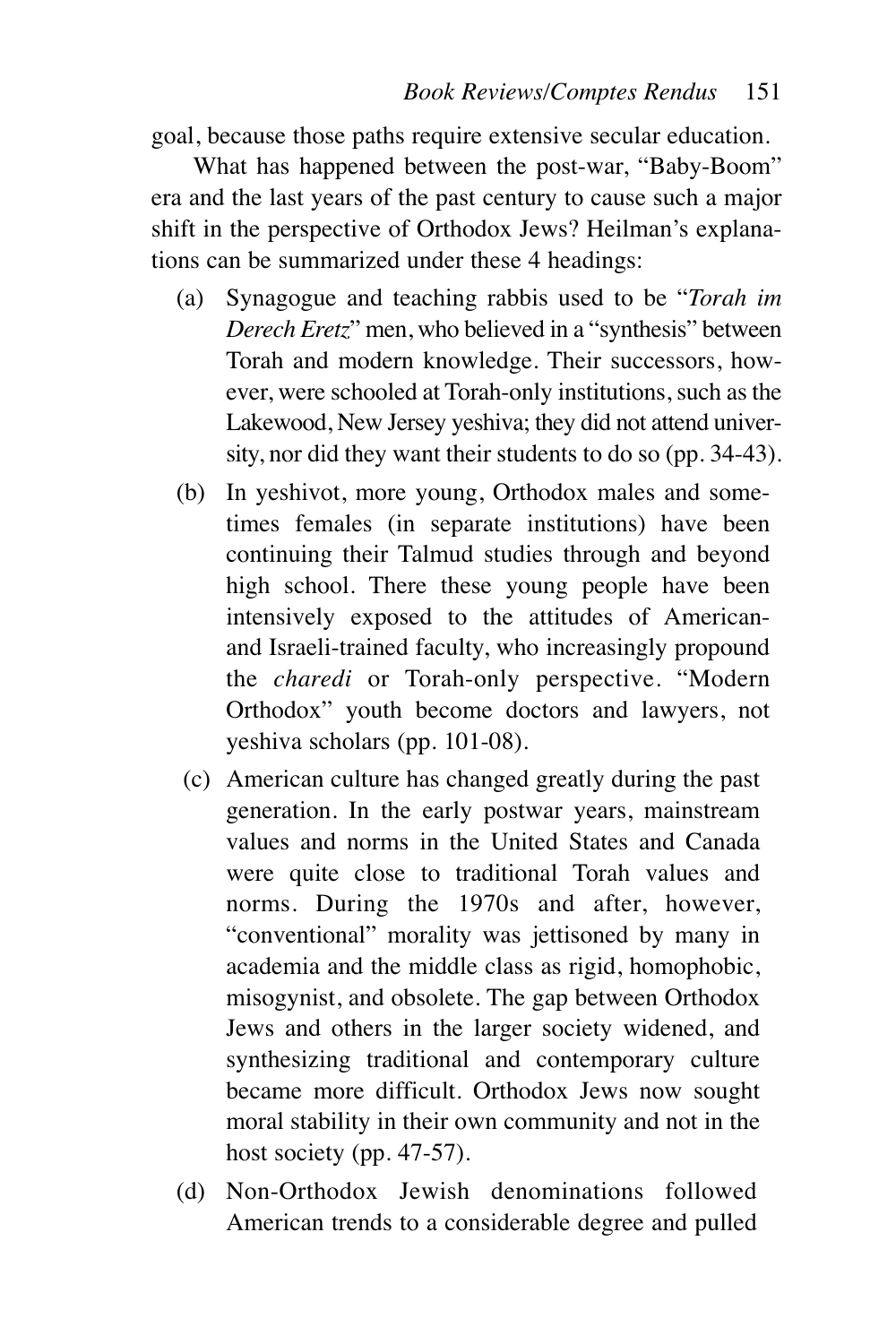## 152 *CJS/ÉJC*

away from Jewish tradition. Women in the clergy, the acceptance of gays in most aspects of Jewish life, accepting as Jewish those with a Jewish father rather than a Jewish mother, and other innovations, all served to distance Orthodox Jews from their non-Orthodox peers (pp. 52-54).

Heilman also suggests other changes and challenges, such as "off-the-*derech*" youth who leave Orthodoxy (pp. 112, 163-65). He notes that observant Jews who are many decades removed from pre-Holocaust Jewish life have an idealistic but inaccurate understanding of the "good old days." They are trying to restore a traditional European- Jewish culture that idealized image. And he talks about poverty prevention (chapter 5). Despite suspicion and hostility from yeshiva spokesmen, many younger *charedi* men and women do attend courses at Touro College's Orthodox-students-only alternative to the higher-education settings found elsewhere. Touro's idea is to preserve undisturbed the perspectives and life style of *charedi* students, while giving them some employment-relevant skills. How accurate are Heilman's observations? In my view, very accurate; it offers readers an HD picture of the issues and

people discussed. Although the concepts and data might well have been presented more compendiously, Heilman's descriptions and excurses, including analysis of internet Jewish humour (chapter 6) and wall posters (chapter 7), make the book accessible to "outsiders" and document his arguments. And they may help bewildered modern Orthodox parents understand how their son, Seymour, became Shloimie, and why he has rejected college for a *charedi* yeshiva.

No one can predict what North-American Orthodox Jewry will be like in 2050, but *Sliding to the Right* can at least help us to understand some of the forces and factions which are shaping the contemporary landscape and on which the future of diaspora Judaism will, in part, depend. For those concerned about the Jewish future, Heilman's book may suggest some